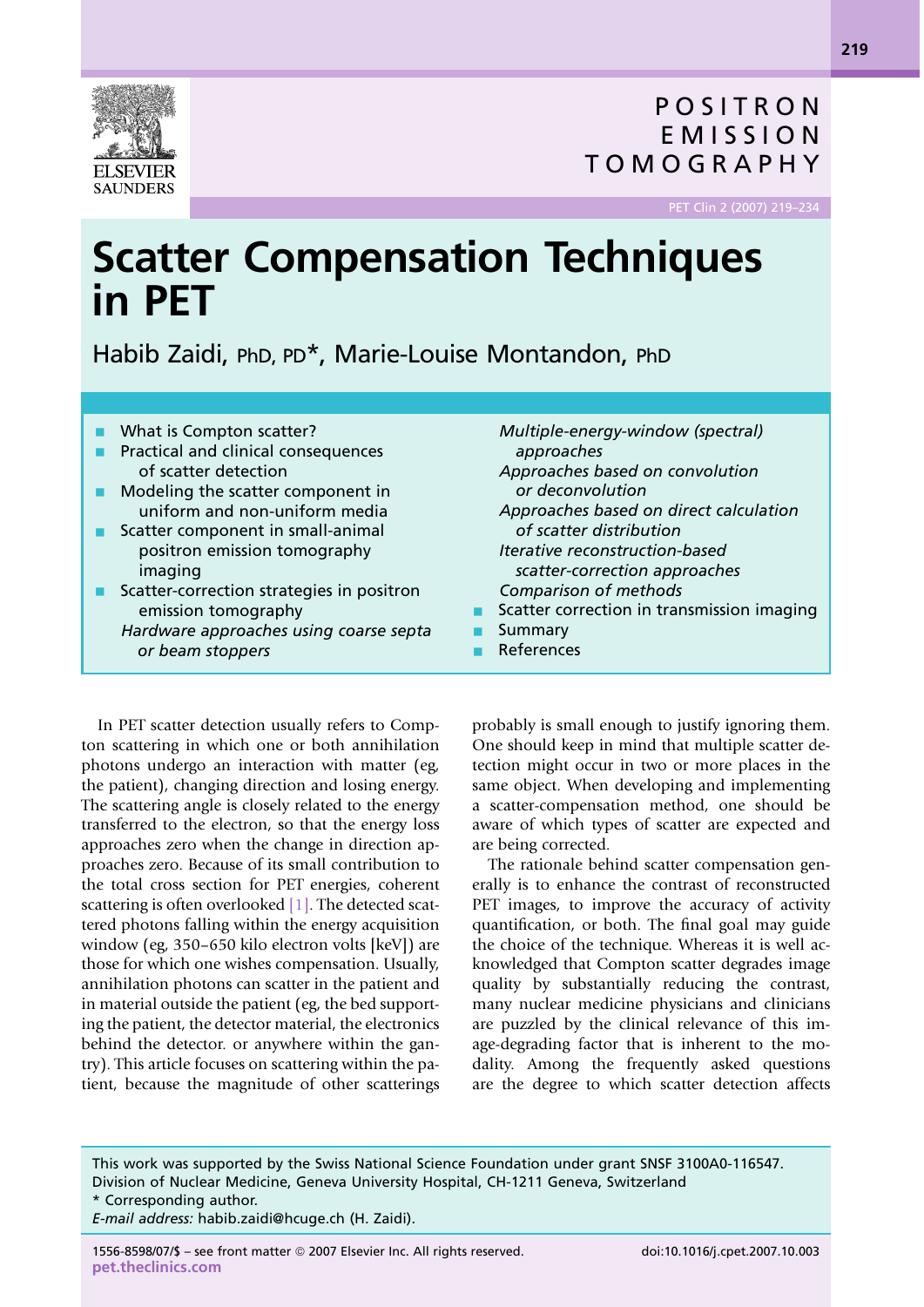image interpretation and clinical diagnosis, whether it affects diagnostic accuracy, and what is the real added value of scatter compensation in clinical PET imaging. Although these issues are difficult to elucidate, physicists are deeply convinced that scatter correction is a vital component in producing high-resolution, artifact-free quantitative images [2]. It is, however, their duty to debate the important issues related to design aspects of PET technology (eg, the need for scintillation crystals with improved energy resolution for better scatter discrimination) and optimal data acquisition and processing protocols, with the aim of improving image quality and obtaining accurate quantitative measures through efficient scatter removal [3,4].

Thorough reviews of scatter modeling and correction strategies in nuclear medicine imaging were published in 1994 [5] and 2004 [2]. This article addresses this issue from a different perspective: it focuses on scatter modeling and correction in fully three-dimensional (3D) PET imaging with special emphasis on most recent developments in the field in general and the most promising approaches in particular. Because of the widespread interest in both preclinical and dual-modality PET/CT imaging instrumentation, the problem of scatter detection in smallanimal PET and transmission imaging is discussed also.

#### What is Compton scatter?

In Compton scattering, the photon interacts with an atomic electron and is scattered through an angle  $\theta$  relative to its incoming direction, carrying less energy than it had originally (Fig. 1A). Only a fraction of the initial photon energy is transferred to the electron. After Compton (or incoherent) scattering, the scattered photon energy  $E_s$  is given by the following equation:

$$
E_s = \frac{E}{1 + \frac{E}{m_o c^2} (1 - \cos \theta)}
$$

where E is the energy of the incident photon,  $m_0$  is the rest mass energy of the electron, and  $c$  is the speed of light. This equation is derived on the assumption that an elastic collision occurs between the photon and the electron, and that the electron is initially free and at rest. It is obvious from this equation that the maximum energy transfer takes place when the photon is back-scattered  $180^\circ$  relative to its incoming direction and that the relative energy transfer from the photon to the electron increases for increasing photon energies. This equation is plotted in Fig. 1B for 511 keV photons and illustrates that rather large angular deviations occur for a relatively small energy loss. There are corrections to that equation that take into account the fact that the electron actually is moving and is bound to an atom. The result is that the photons



Fig. 1. (A) Compton scatter detection in PET. In Compton scattering a photon undergoes an interaction within the patient's body whereby it changes direction and looses energy. In single-photon emission CT neither scattered nor unscattered LoRs can be formed outside the body. In PET, scattered LoRs can be formed outside the body, but unscattered LoRs cannot. (B) The residual energy of a 511-keV incoming photon after Compton scattering through a given angle.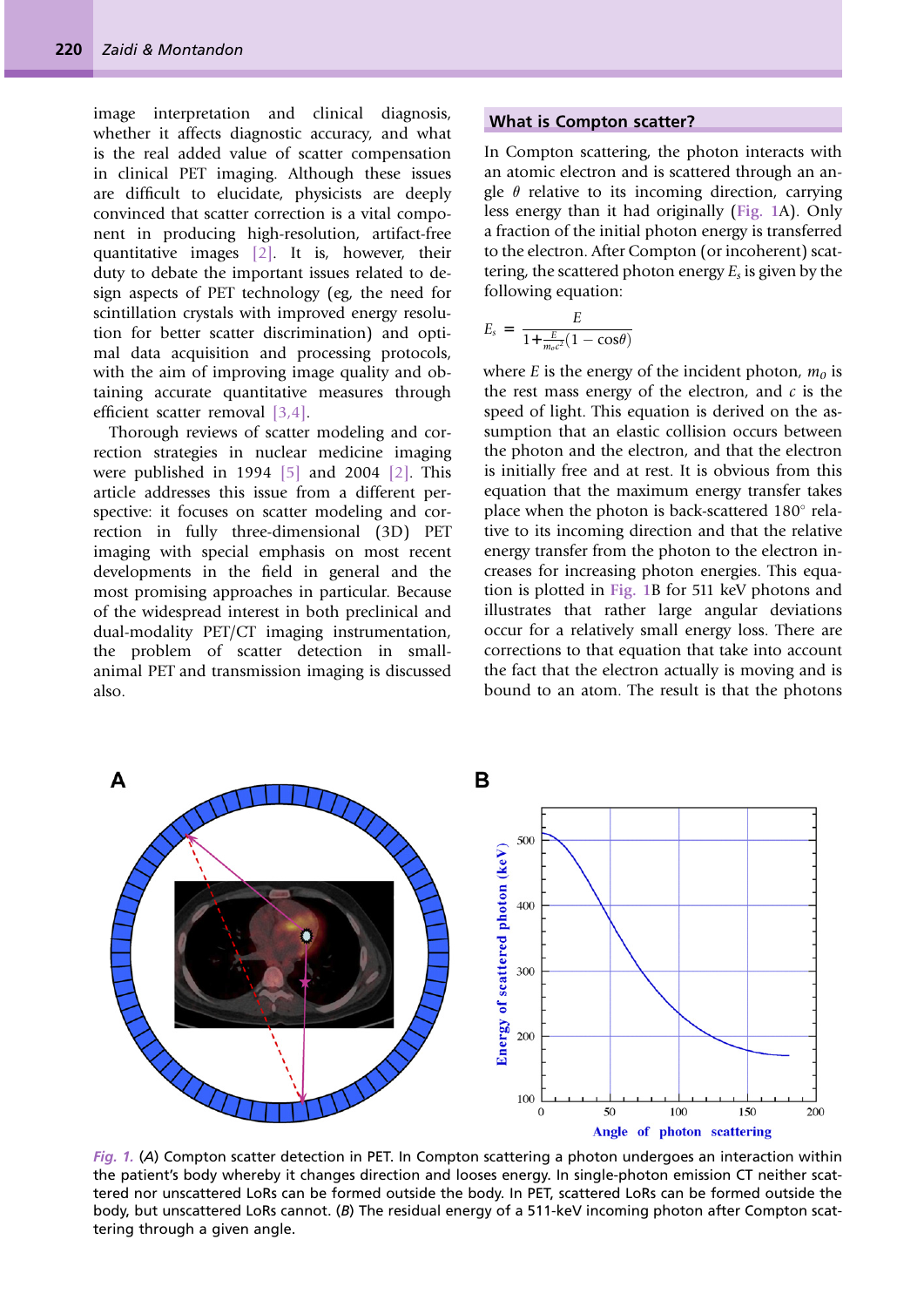that are scattered through a given angle actually have a distribution of energies sharply peaked about the value calculated by the simple formula [6]. Although this effect, which is called ''Doppler broadening,'' has some importance for Compton cameras [7], its impact in PET is limited because the energy distribution is peaked so sharply.

Two additional issues are worth mentioning in the context of PET imaging. The first is that the loss of energy can lead to the removal of a Compton-scattered photon by the lower-level discrimination threshold set for data acquisition. Events falling outside the energy window are no longer of importance for scatter correction. The second is that the change of direction is the fundamental reason the problem needs correction, because a wrong line of response (LoR) will be assigned to this event. As a result, the recorded coincidence event is tracked back incorrectly during reconstruction, if it is assumed to be from an emission site.

Detected Compton-scattered photons may scatter only once or multiple times (two or more scatters) in the patient, the PET scanner's gantry, or table that supports the patient. In addition, the incoming photon may originate from outside the field of view (FoV) of the scanner (out-of-FoV scatter). Earlier implementations of scatter-correction algorithms ignored both these possibilities, thus opening the opportunity to address them separately as additional effects that led to bias in the corrected estimate.''Bias'' is a statistical term defined as a deviation (either up or down) in the estimated count density of the reconstructed image as compared with the true count density. These issues, however, have been considered in the more recently developed and more advanced correction procedures.

## Practical and clinical consequences of scatter detection

In the earliest literature on the deleterious effect of scatter detection, the major consequence of scatter was judged to be a loss of contrast in reconstructed PET images. In addition to a decrease in the image contrast, events also may appear in regions of the image where there is no activity (eg, outside the patient). In the most straightforward depiction, a true zero count density in a reconstructed image occurs as a positive value. This effect was demonstrated in the 1970s by imaging a line source in air and then in a water-filled bucket (see Fig. 3.22 in [8]) and by imaging nonradioactive spheres in a radioactive background [9]. The corruption commonly was portrayed as a pedestal on which the true image sat. Later, imaging scientists realized the complexity of artifacts resulting from Compton scatter detection that affect visual interpretation in at least parts

of the image and impinge on the accuracy of quantitative analysis of PET data. Consequently, Compton scatter was recognized as a non-negligible physical degrading factor, because in most situations an accurate quantitative image with the best possible contrast possible is desirable. The extent to which scatter can be shown to interfere with the purpose for which the image is to be used (eg, clinical diagnosis or outcome of studies) is a complicated issue and should be addressed through further research [10].

In radionuclide imaging, Compton scatter is the companion of photon attenuation, in that a substantial portion of the photons that are attenuated directly drop into the class of potential scattercorrupting photons  $[2]$ . For PET energies, the interaction cross section of photoelectric absorption for biologic tissues is relatively small compared with Compton scattering, which is the dominant interaction process. For the potentiality to become a reality, the scattered photon must be detected and also must fall within the energy acceptance window that generally is set according to the energy resolution of the scintillation detectors used. An important difference exists between Compton scatter in single-photon emission CTand PET. In the former, scattered and unscattered LoRs cannot be formed outside the body and carry information that can be useful for determination of the body outline or of the non-uniform attenuation map [11–13]. In PET, however, scattered LoRs sometimes are formed outside the body and/ or outside the imaging FoV, as discussed earlier.

In activity quantification, attenuation and scatter have opposite effects on the activity estimate. The rationale is that attenuation tends to decrease the number of detected counts, thus reducing the activity estimate, whereas Compton scatter tends to increase the number of detected counts, thus overestimating the activity. Both result in a loss of contrast and amplify quantitative errors or bias. The trend in nuclear medicine has been to correct for Compton scatter and for attenuation independently and in that order. This trend is driven by the desire to separate the complex compensation problem of two interrelated processes into two simpler components. In some sense, this situation is analogous to conventional two-dimensional (2D) reconstruction versus fully 3D reconstruction, which considers oblique LoRs. Taking advantage of the 3D acquisition mode increases the sensitivity by approximately a factor of five compared with the 2D acquisition mode. This advantage, however, is achieved at the expense of an increased system sensitivity to random and scattered coincidences and the greater complexity and computational burden of the 3D reconstruction algorithm. Novel methods of handling scatter and attenuation simultaneously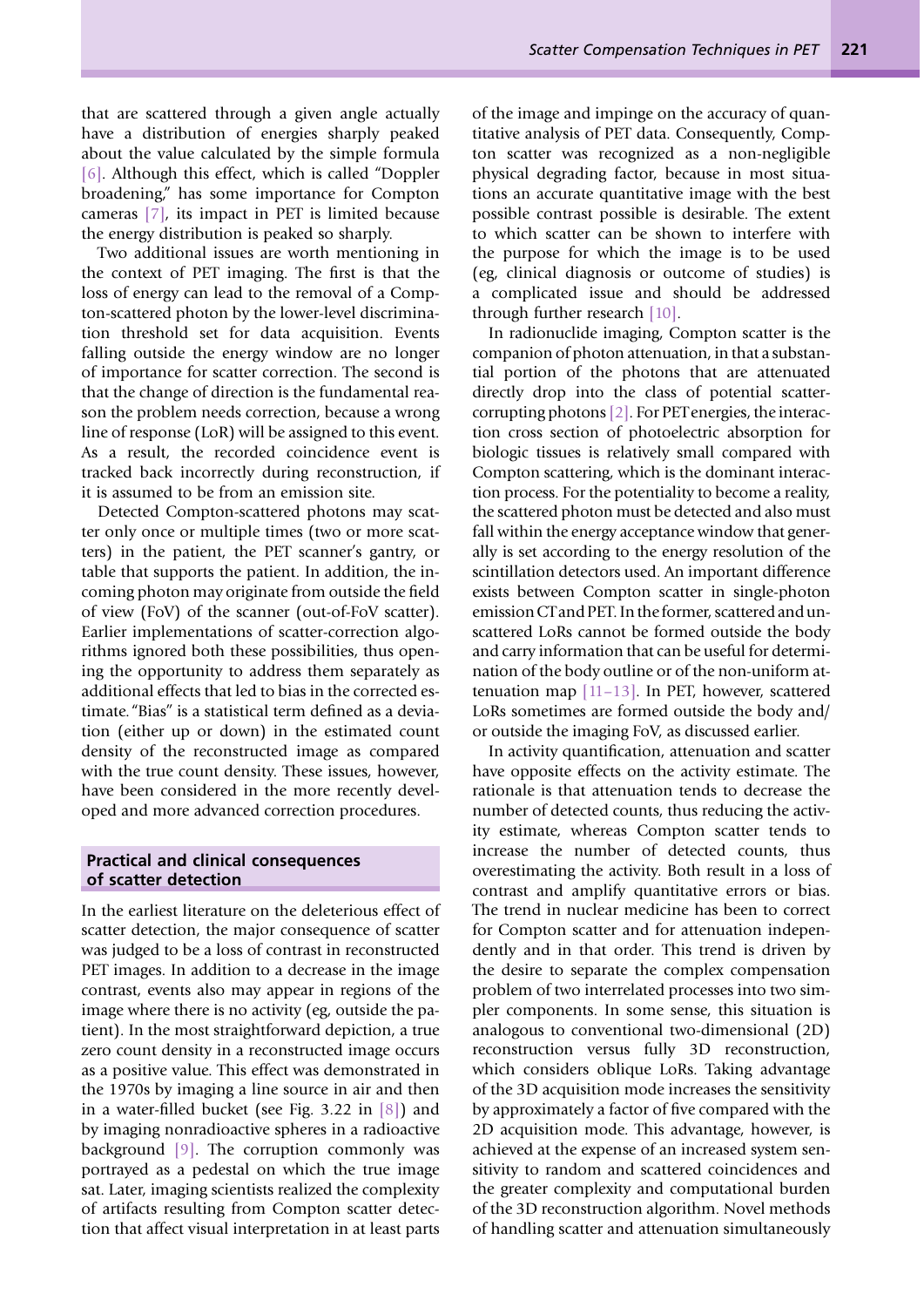have many advantages over conventional correction methods. The most ambitious approaches aiming to achieve combined corrections, originally referred to as ''inverse Monte Carlo'' simulations [14], endeavor to reconstruct Compton-scattered photons into their voxel of origin. These approaches, which are discussed in a later section, seem to be too ambitious to be feasible in a clinical setting [15–19]. More realistic approaches include both attenuation and scatter in the forward projection operator of an iterative reconstruction algorithm (eg, maximumlikelihood expectation maximization, ML-EM), in which only unscattered photons are "put back" [20–23].

The magnitude of the included scatter in PET depends heavily on the acquisition mode, the placement and width of the energy acceptance window, the body section being imaged (eg, brain, thorax, abdomen, or pelvis), and patient size. The mode depends on whether the FoV for a given detector is restricted in the axial direction (along the patient axis) by the placement of lead or tungsten septa (2D mode) or is left considerably more open (3D mode). For standard energy window settings, the scatter fraction—defined as the ratio between the number of scattered photons and the total number of photons (scattered and unscattered) detected represents 10% to 20% of the total counts acquired in the 2D mode, whereas in the 3D mode it increases to 30% to 35% of the data collected in brain scanning and can reach 50% to 60% of the data collected in whole-body scanning (Fig. 2) [2,24]. It has been demonstrated that in the 3D acquisition mode, the variation of the scatter fraction as a function of the phantom size is not linear, reaching a maximum of 66% for a point source located in the center of a cylindrical phantom (diameter 50 cm, height 20 cm) [25]. The scatter fraction for the same point source in air is higher in the 2D mode (6%) than in the 3D mode (2%) because of



Fig. 2. Scattered photons arise from the whole attenuating medium, including the imaging table and the various components of a PET tomograph. The scatter fraction in PET in the 3D mode ranges from 30% to 35% of the data acquired in brain scanning to more than 50% of the data acquired in whole-body scanning, depending on the scanner geometry, the energy window setting, the region to be explored, and patient size. In addition to a decrease in the image contrast, events also may appear in regions of the image where there is no activity (eg, outside the patient).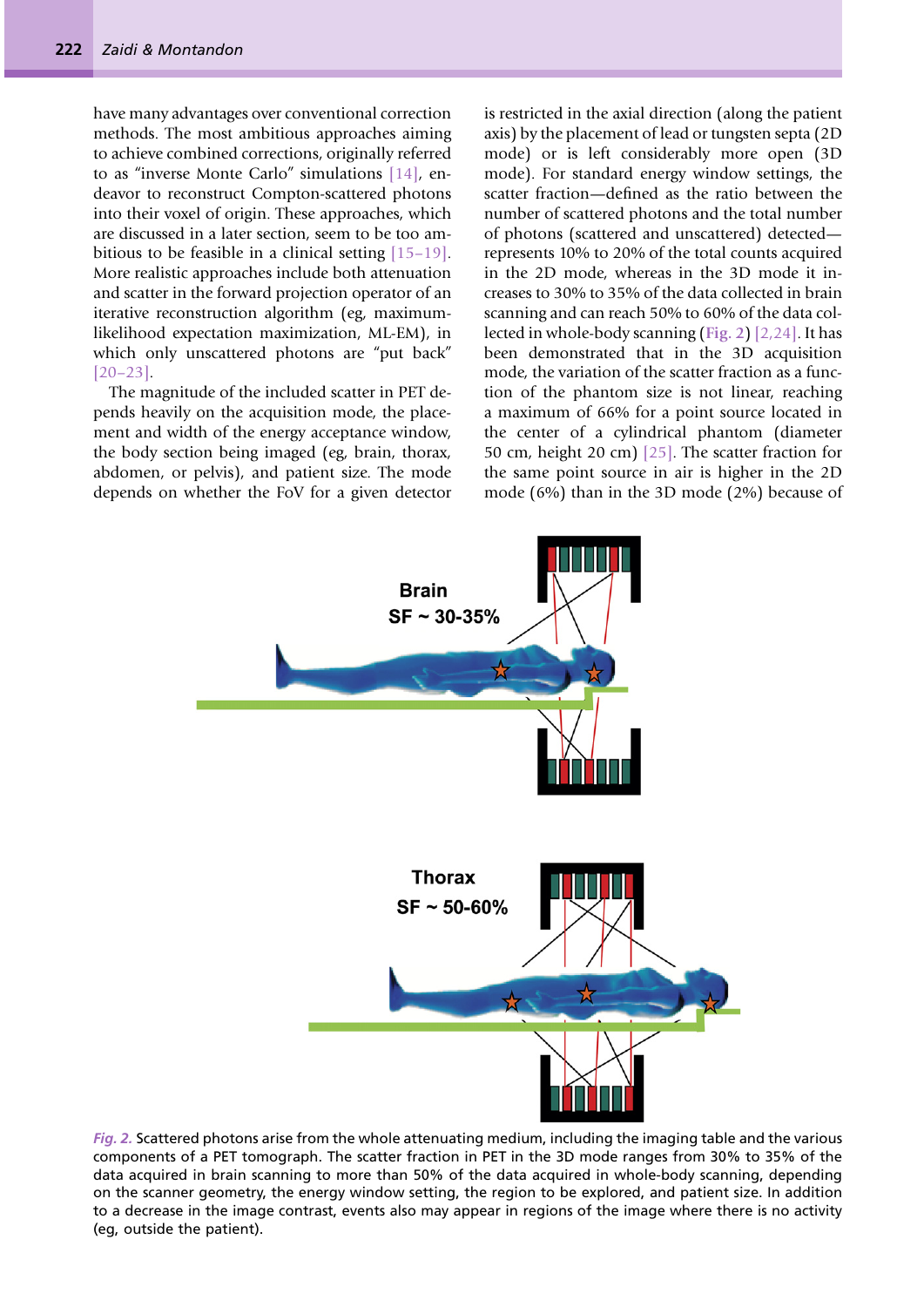the contribution of scatter in the septa in the 2D mode. Another concern in 3D PET, in contrast to 2D PET, is the scatter contribution from activity outside the FoV and the contribution of multiple scatter.

The scientific literature lacks thorough studies focusing on the clinical impact of different scattercorrection strategies versus no correction in 3D PET imaging. It is well established that scatter correction improves the contrast compared with no correction but does so at the expense of decreased signal-to-noise ratio when subtraction-based scatter-correction techniques are used [26]. Scatter compensation improves the contrast between the different brain tissues and removes background counts in the abdomen and lungs, allowing better recovery of tracer-avid or low-count regions and structures [2]. The value of scatter compensation is well established within the PET community, both for optimal qualitative assessment of reconstructed images and for quantification of parameters governing physiologic and biologic processes.

There are still, however, some applications in which the benefit of scatter correction remains controversial. These applications include  $^{15}O$ -[H<sub>2</sub>O]– based brain-activation protocols that are characterized by low-count studies in which scatter subtraction enhances noise, thus jeopardizing the power of statistical analysis. The goal of these studies is to identify functional differences between subjects scanned under different conditions (ie, baseline and following an activation task). Whether the scatter component in the two conditions can be considered as a constant for intersubject comparisons still needs to be demonstrated. This constancy is needed to substantiate the hypothesis that the outcome of statistical analysis (reflecting subtle changes in radiotracer distribution) does not change significantly before and after scatter correction.

In tracer kinetic modeling studies, differences ranging from 10% to 30% in the parameter estimates derived from patient studies are often found to be significant  $[27]$ . The magnitude of the scatter correction may cause some parameter values to increase by several fold, with an associated increase in noise. The use of subtraction-based scatter correction might jeopardize the ability to detect slight biologic effects if the decrease in signal-to-noise ratio cannot be circumvented. Very few studies have addressed the issue of the effect of scatter compensation on parameter estimates derived from kinetic models that focused mainly on 3D brain PET studies [27,28]. Further studies using different PET tracers in various clinical situations are necessary to characterize fully the effect of scatter correction on the estimation of tracer kinetic parameters.

# Modeling the scatter component in uniform and non-uniform media

The transport of annihilation photons is described by the integro-differential Boltzmann equation, which is the governing equation for a given monoenergetic, isotropic source of photons and a scattering medium. The differential part describes the generation, propagation, and attenuation of photons. The integral part describes the scattering of photons as an integral over direction and energy. The Boltzmann equation describes the evolution of the spatial and angular distribution of photons with respect to time resulting from the generation, propagation, attenuation, and scattering of photons within the medium. This equation is difficult to solve because of the scatter integral and the size of the problem when discretized. Many techniques deal with the scatter integral by considering successive orders of scattering discretely.

The probability of Compton scattering is given by the Klein-Nishina equation, which gives the differential scattering cross section  $d\sigma/d\Omega$  as a function of scattering angle  $\theta$  [29]:

$$
\frac{d\sigma}{d\Omega} = \frac{r_e^2}{2} \left( 1 + \cos^2 \theta \right) \left[ \frac{1}{1 + \alpha (1 - \cos \theta)} \right]^2
$$

$$
\left[ 1 + \frac{\alpha^2 \left( 1 - \cos \theta \right)^2}{\left[ 1 + \alpha (1 - \cos \theta) \right] \left( 1 + \cos^2 \theta \right)} \right]
$$

where  $\alpha = E/m_0c^2$  and  $r_e$  the classical radius of the electron. This equation was used extensively to build appropriate scatter models to correct for this effect in PET. Because all unscattered events in PET have 511 keV before scattering,  $\alpha = 1$  for the first scatter. Therefore, the differential Compton scattering cross section relative to that for unscattered annihilation photons is

$$
\frac{d\sigma}{d\Omega} = \frac{r_e^2}{2} \left[ \frac{1}{(2 - \cos\theta)^2} \right] \left[ 1 + \cos^2\theta + \frac{(1 - \cos\theta)^2}{(2 - \cos\theta)} \right]
$$

This equation gives the differential scattering probability. The integral of this from  $0^\circ$  to any angle gives the integral cross section. The integral gives information about what fraction of scattered photons will be scattered into a cone with a given half-angle. The theoretic angular and energy distributions of Compton-scattered photons are plotted as a function of the scattering angle and energy in Fig. 3A and B, respectively, for an initial energy of 511 keV. The figure shows that small-angle scattering is more likely than large-angle scattering and that the most probable scattering angle is around 35°. The corresponding energy of the Compton-scattered photon is about 433 keV, which is within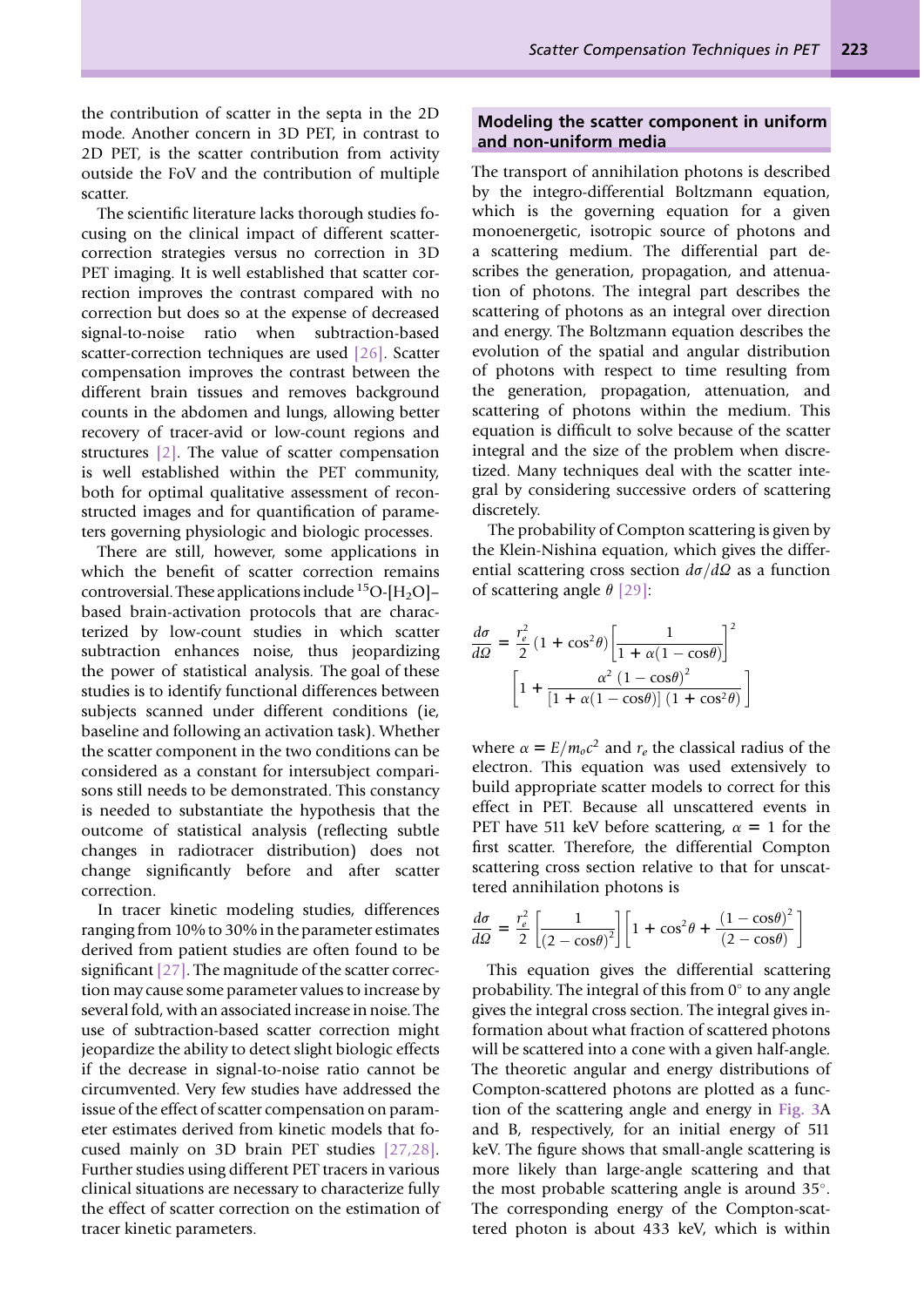

Fig. 3. The theoretic (A) angular and (B) energy distributions of Compton single-scattered photons having an initial energy of 511 keV, according to the Klein-Nishina expression.

the acquisition energy window used on most current, state-of-the-art PET scanners.

The process of modeling the scatter component in PET consists of creating a representation of the scatter counts (magnitude and spatial distribution) in a projection or sinogram that corresponds to a particular tracer activity distribution and attenuation map in the object [2]. The ideal research tool for scatter modeling through accurate photon transport is the Monte Carlo method [1]. The complexity and computing requirements of Monte Carlo simulations led to the development of analytic models based on the integration of the Klein–Nishina equation or simplifying approximations to improve computational speed, particularly in media of non-uniform density. Analytic scatter modeling in uniformly attenuating objects is more straightforward and usually has been performed by scanning point or line sources placed at various locations in a water-filled cylinder as a first step toward modeling scatter from multiple and distributed sources within non-uniform scattering media using anatomy-dependent models. Point- or line-spread scatter-response functions are generated, and the scatter fraction is assessed by fitting the scatter tails of the response function to an appropriate mathematical expression (eg, Gaussian, mono- or dualexponential kernels). This approach was performed extensively by Barney and colleagues [30] during the early days of fully 3D PET imaging to develop and validate an analytic scatter model that can be used for scatter correction. Likewise, Adam and colleagues [25] used Monte Carlo simulations to extend the assessment of the spatial characteristics of scatter to contributions from outside the FoV using

various phantoms. The spatial distribution of multiple scatter is quite different from the simple scatter component, preventing the use of simple rescaling of the latter to take into account the effect of the former for scatter-correction purposes. Fig. 4 shows Monte Carlo–simulated scatter distribution functions for a line source located at the center of the FoV and displaced 5 cm radially off center obtained using the Eidolon simulation package [31]. The projections for the line source at the center are symmetrical and were summed over all projection angles. The projections are not symmetric when the source is moved off center. For this reason, a profile of a single angular view was used. It can be seen that the projections of a line source placed in a uniform, water-filled cylinder are dominated in the wings by the object scatter and in the peak by the unscattered photons. This discussion remains valid when the line source is shifted out of the symmetry center. The amplitude of the short side of the projection compared with that of the symmetric case is increased, because the path of the photons through the phantom is shorter. The amplitude of the long side is decreased, because the pathway through the attenuating medium is longer.

Because of the limitations of Gaussian models, a new approach that allows the modeling of non-Gaussian object-dependent scatter was developed by Chen and colleagues [32]. Images of simple and more complex phantoms were used to derive the 24 parameters of the model, which consists of eight simple functions. The parameters for various objects were derived from those of a reference object consisting of a cylinder 21.5 cm in diameter, using empiric rules.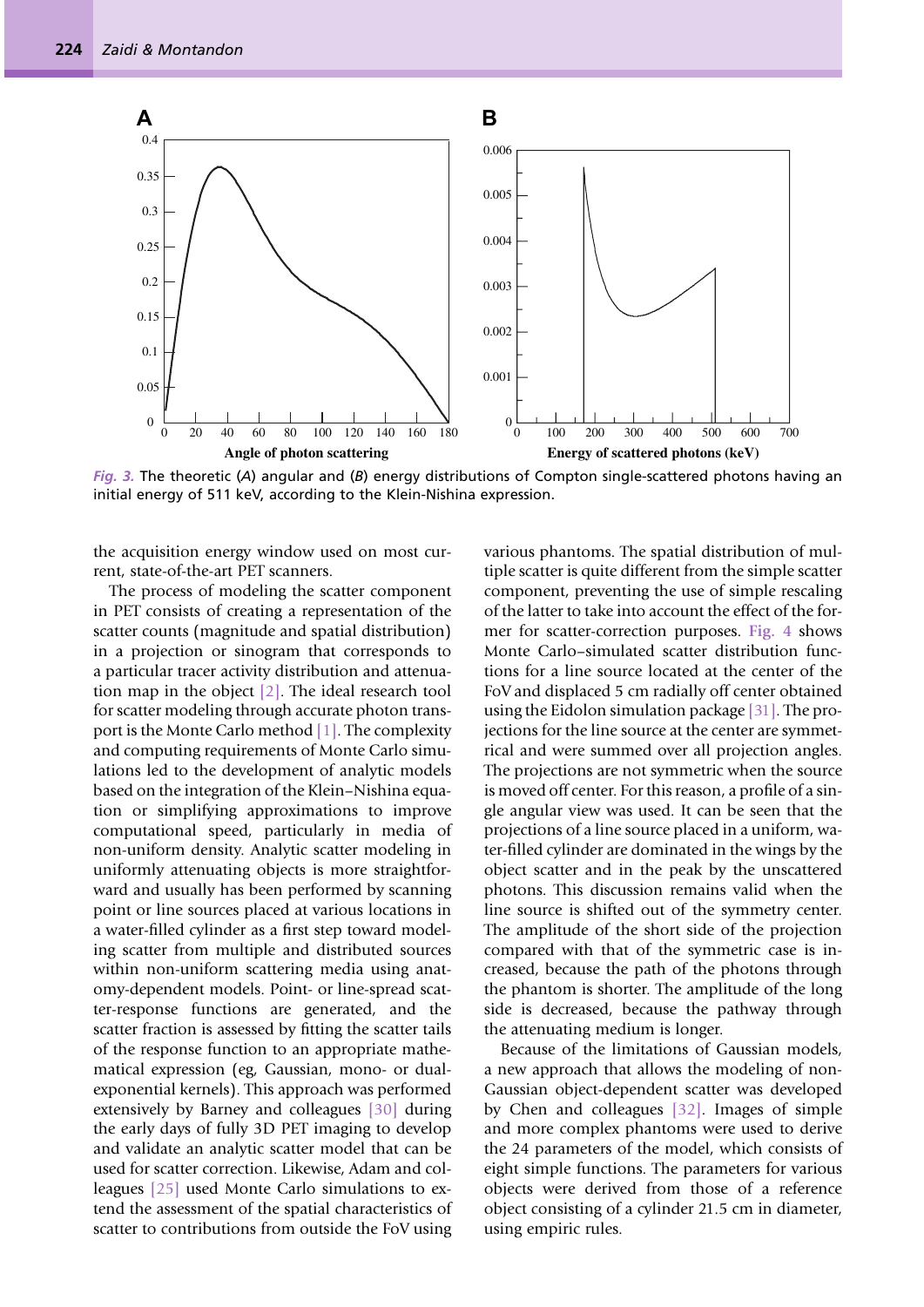

Fig. 4. The scatter-response functions simulated using Monte Carlo calculations when the line source is located at the center of the FOV (A) and displaced 5 cm radially (B). The projections for the line source at the center are symmetric and were summed over all projection angles.

The effect of lower energy discrimination on single- and multiple-scatter distributions was also assessed through Monte Carlo calculations for 3D PET using both a 45.6-cm (full object) and a 15.2-cm (short object) section of the VoxelMan anthropomorphic model [33]. Consistent with the observations made by Adam and colleagues [25], the multiple-scatter component was well estimated with a Gaussian convolution of the single-scatter events (for the full object), but significant errors may occur if the attenuation and activity outside the FoV are not included in the estimation of the single-scatter component. Using the same anthropomorphic model with the lungs and heart in the FoV and the abdomen outside the FoV, the scatter fraction was 57% and 36%, when using a low energy discrimination of 300 keV and 425 keV, respectively. Of the total scatter, 7.4% was found to come from outside-FoV matter and 24% from outside-FoV activity when using a low energy discrimination of 300 keV whereas they were only 5.3% and 17% when using a low energy discrimination of 425 keV. Moreover, the spatial distributions of scatter from external matter and external activity were found to be different [34]. More recently, a more sophisticated and promising approach that offers distinct features for modeling multiple-order Compton scatter, which uses the absolute probabilities relating the image space to the projection space in 3D whole-body PET, was proposed [35]. Such modeling is valuable for large, attenuating media in which scatter is a prevailing component of the measured data and in which multiple scatter may dominate the scatter component (depending on energy discrimination and object size).

Another category of methods uses analytic models or Monte Carlo simulations to compute the transition matrix, which represents the mapping from the activity distribution onto the projections. Monte Carlo simulation can handle complex activity distributions and non-uniform media readily [14,16,18,19]. Unfortunately, hundreds of gigabytes up to several terabytes of memory are required to store the complete nonsparse transition matrix when the fully 3D Monte Carlo matrix approach is used, and without approximations it can take several weeks to generate the full matrix on standard computing platforms. In addition, the procedure must be repeated for each patient. One of the advantages of such an approach is that the scatter model can be incorporated readily in direct 3D list-mode iterative reconstruction algorithms [36]. This advantage has spurred further research aiming at reducing memory constraints through the development of appropriate, parallelizable compression schemes to enable storing the matrices of the full Monte Carlo scatter system [37].

## Scatter component in small-animal positron emission tomography imaging

With the introduction of commercial preclinical PET systems, small-animal imaging is becoming readily accessible and increasingly popular. Because in most cases the choice of a particular system is dictated by technical specifications, special attention must be paid to the methodologies followed when characterizing system performance. Because different methods can be used to assess the scatter fraction, differences may be methodologic rather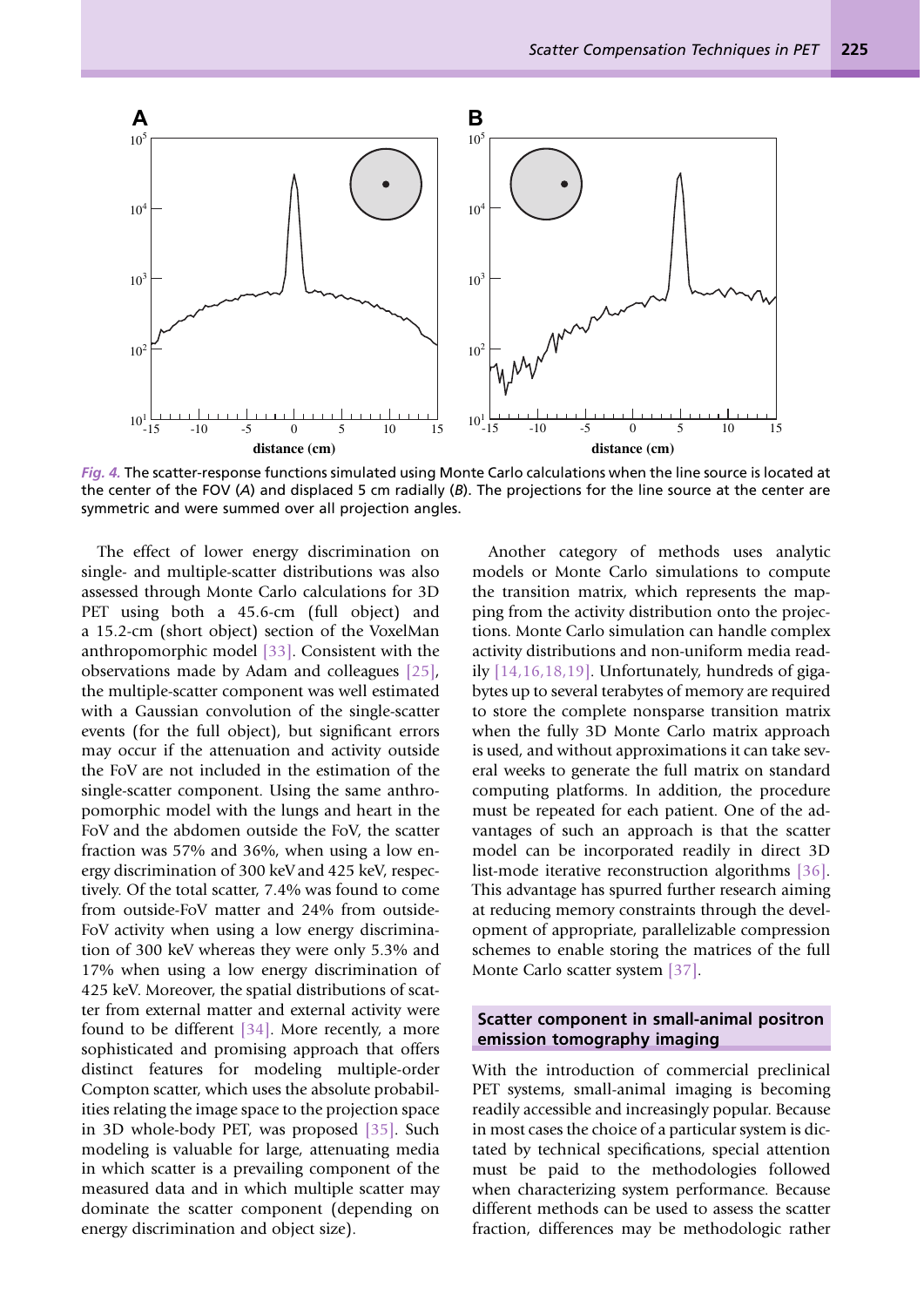than reflecting any relevant difference in the performance of the scanner. Standardization of the assessment of performance characteristics is thus highly desired [38].

Little has been published on modeling the scatter component in small-animal PET scanners, because in imaging rodents the scatter fraction is relatively small (compared with clinical imaging). The origin of scatter for small-animal imaging has not been well characterized but has been proposed to stem mainly from the gantry and environment rather than from the animal itself [39]. The scatter component for a prototype PET scanner based on avalanche photodiode readout of two layers of lutetium oxyorthosilicate crystals with depth of interaction information (called the ''Munich-Avalanche-Diode-PET'' [MADPET]) was assessed using Monte Carlo calculations [40]. In the most advanced version of this prototype (MADPET-II), the scatter fraction in a mouselike cylindrical phantom (6 cm in diameter, 7 cm in height) containing a spherical source (5 mm in diameter) placed at its center was 16.2% when the cylinder was cold and increased to 37.7% when the cylinder was radioactive for a lower energy discriminator of 100 keV and no restrictions in the acceptance angle [41]. Monte Carlo simulations showed that small-animal PET scanners also are sensitive to random and scattered coincidences from radioactivity outside the FoV [42].

Important contributions to the field were made by Bentourkia and colleagues [43] who used multispectral data acquisition on the Sherbrooke smallanimal avalanche photodiode PET scanner to fit the spatial distribution of individual scatter components of the object, collimator, and detector using simple mono-exponential functions. The scatter fraction of this scanner for rat imaging was estimated as 33.8% with a dominant contribution by the single-scatter component (27%) as assessed by Monte Carlo calculations [44]. The position-dependent scatter parameters of each scatter component then are used to design nonstationary scatter-correction kernels for each point in the projection. These kernels are used in a convolution-subtraction method that consecutively removes object, collimator, and detector scatter from projections [45]. This technique served as the basis for the implementation of a spatially variant convolution-subtraction scatter-correction approach using dual-exponential scatter kernels on the Hamamatsu SHR-7700 animal PET scanner [46].

Exhaustive experimental measurements also were carried out to characterize the magnitude and origin of scattered radiation for the microPET II small-animal PET scanner [39]. It has been shown that for mouse scanning, the scatter from the gantry and room environment as measured with a line

source placed in air dominates over object scatter. The environmental scatter fraction increases rapidly as the lower energy discriminator decreases and can exceed 30% for an open energy window of 150 to 750 keV. The scatter fraction originating from the mouse phantom is very low (3%–4%) and does not change considerably when the lower energy discriminator is increased. The object-scatter fraction for the rat phantom varies between 10% and 35% for different energy windows and increases as the lower energy discriminator decreases.

Likewise, the measured scatter fractions for the mouse (rat) National Electrical Manufacturers Association count rate phantom in the microPET-R4 and the microPET—FOCUS-F120 were 14% (29%) and 12.3% (26.3%), respectively, when a low energy discrimination of 250 keV was used [47]. If the discriminator is increased to 350 keV, the scatter fraction drops to 8.3% (19.6%) and 8.2% (17.6%), respectively. Scatter correction thus is more important for rat scanning, whereas a large energy window (ie, 250–750 keV) would be more appropriate to increase system sensitivity when scanning small objects (eg, mouse brain).

Similar approaches were undertaken for positron emission mammography units, in which high spatial and contrast resolution and sensitivity are required for early detection of breast tumors, hence avoiding biopsy intervention. In this context, a scatter-correction method for a regularized list-mode ML-EM reconstruction algorithm was proposed [48]. The object-scatter component is modeled as additive Poisson random variant in the forward model of the reconstruction algorithm. The mean scatter sinogram, which needs to be estimated only once for each positron emission mammographic configuration, is estimated using lengthy Monte Carlo simulations.

## Scatter-correction strategies in positron emission tomography

During the last 2 decades various techniques have been proposed for reducing scatter-corrupting photons and the resulting degradation of image contrast and loss of quantitative accuracy in PET. The major disparity among the correction algorithms is the way in which the scatter component in the energy acquisition window is assessed. The most reliable method to estimate the real amount and spatial distribution of scatter in the image is accurate modeling of scatter formation to resolve the observed energy spectrum into its unscattered and scattered components. Scatter-compensation techniques can be optimized by examining how accurately a scatter-compensation algorithm estimates the amount and spatial distribution of scatter under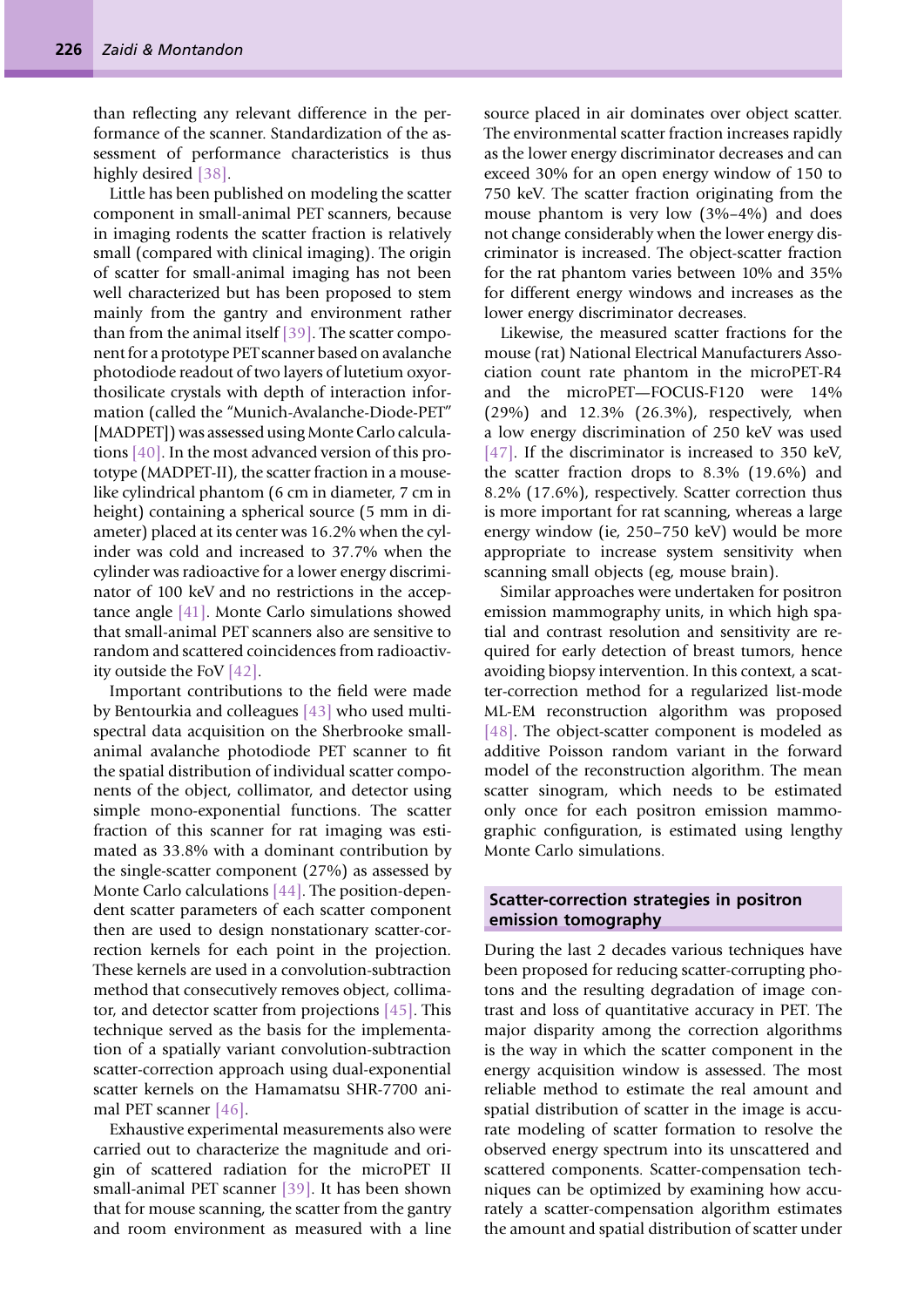conditions where it can be measured accurately or otherwise independently determined.

A number of PET scatter-compensation algorithms have been proposed in the literature. Following the review by Zaidi and Koral [2], they fall into five broad categories: (1) hardware approaches using coarse septa or beam stoppers; (2) multipleenergy-window (spectral-analytic) approaches; (3) convolution/deconvolution-based approaches; (4) approaches based on direct estimation of scatter distribution; and (5) approaches based on statistical reconstruction.

The review by Zaidi and Koral [2] and chapters in other books [49–51] offer a thorough review of PET scatter-correction methods as of 2004. Readers interested in these techniques are referred to these references. This article focuses on the most recent techniques, suggested during the last few years, that were not covered in these reviews.

## Hardware approaches using coarse septa or beam stoppers

In addition to empiric methods, in which the most obvious approach consists of shifting the detection window towards the high energies to reduce scatter events in the energy acquisition window, many hardware-based approaches have been proposed. Among these approaches is the use of coarse septa, which results in higher sensitivity than obtained with the conventional 2D acquisition mode using interslice septa but a lower scatter fraction than in the 3D acquisition mode without septa [52]. The scatter component is determined from acquired data for those LoRs that are intercepted by the coarse septa. The technique seems to deal relatively well with scatter from radioactivity outside the FoV.

A related method uses a beam-stopper device made of lead, which is placed around the patient to attenuate primary beams, thus making it possible to estimate the scatter component directly in the PET sinogram domain from those LoRs blocked by stoppers [53]. By assuming that the spatial distribution of scatter varies slowly, the scatter component can be recovered using the cubic-spline interpolation from the local measurements or through combination using the dual-energy-window technique [54]. The authors claim that the technique clearly outperforms the dual-energy window technique for scatter subtraction and allows effective removal of multiple scatter and scattering from outside the FoV.

## Multiple-energy-window (spectral) approaches

The development of the 3D acquisition mode and the improvements in detector energy resolution in PET have allowed the implementation of scatter correction based on the analysis of energy spectra [55]. Interest in energy-based scatter-correction techniques has been revived with the introduction of list-mode data storage in commercial PET scanners, which stores the energy information for the photon pair. The basic assumption of multiple-energy-window methods is that, given a sufficient number of windows below and above the photopeak window, one can estimate either the complete energy spectrum of the scattered counts or at least the integral of that spectrum from the lower energy discriminator of the photopeak window to the upper energy discriminator of that window. These techniques usually put in additional information to get potentially more accurate results, with the objective of subtracting the scattered counts, pixel by pixel.

During recent years, a few such techniques have been proposed. The method suggested by Chen and colleagues [56] uses energy-dependent weights; the values of its two energies indicate the probability an event being a ''true'' event. These weights are obtained from a precomputed representative truefraction table obtained by averaging Monte Carlo calculation estimates for a variety of activity and attenuation distributions representative of clinical situations. One of the advantages of the method is that it requires minimal computations and is attractive for practical use.

A more comprehensive energy-based scattercorrection approach was suggested more recently by Popescu and colleagues [57]. The technique exploits the noticeable dissimilarity between the energy spectra of the unscattered and the scattered photons and uses the complete energy information from the list-mode data to assess the distribution of the scattered events in the data space. In addition, energy-dependent weights that individualize the correction terms (scatter and randoms) for each coincidence event, depending on its position and energy information, are incorporated in an iterative ML-EM reconstruction algorithm. The method relies on a 2D detector energy-response model corresponding to four possible combinations of the state of detected events: (1) both photons unscattered; (2) the first photon scattered and the second not scattered; (3) the second photon scattered and the first photon not scattered; and (4) both photons scattered. The statistical model also allows the variation of scatter fraction with the energies of coincident photons for each position in the projection space to be estimated. The use of a model with four energy components is the key difference between this technique and previously proposed energy-based approaches.

# Approaches based on convolution or deconvolution

The convolution- or deconvolution-based approaches used in PET estimate the distribution of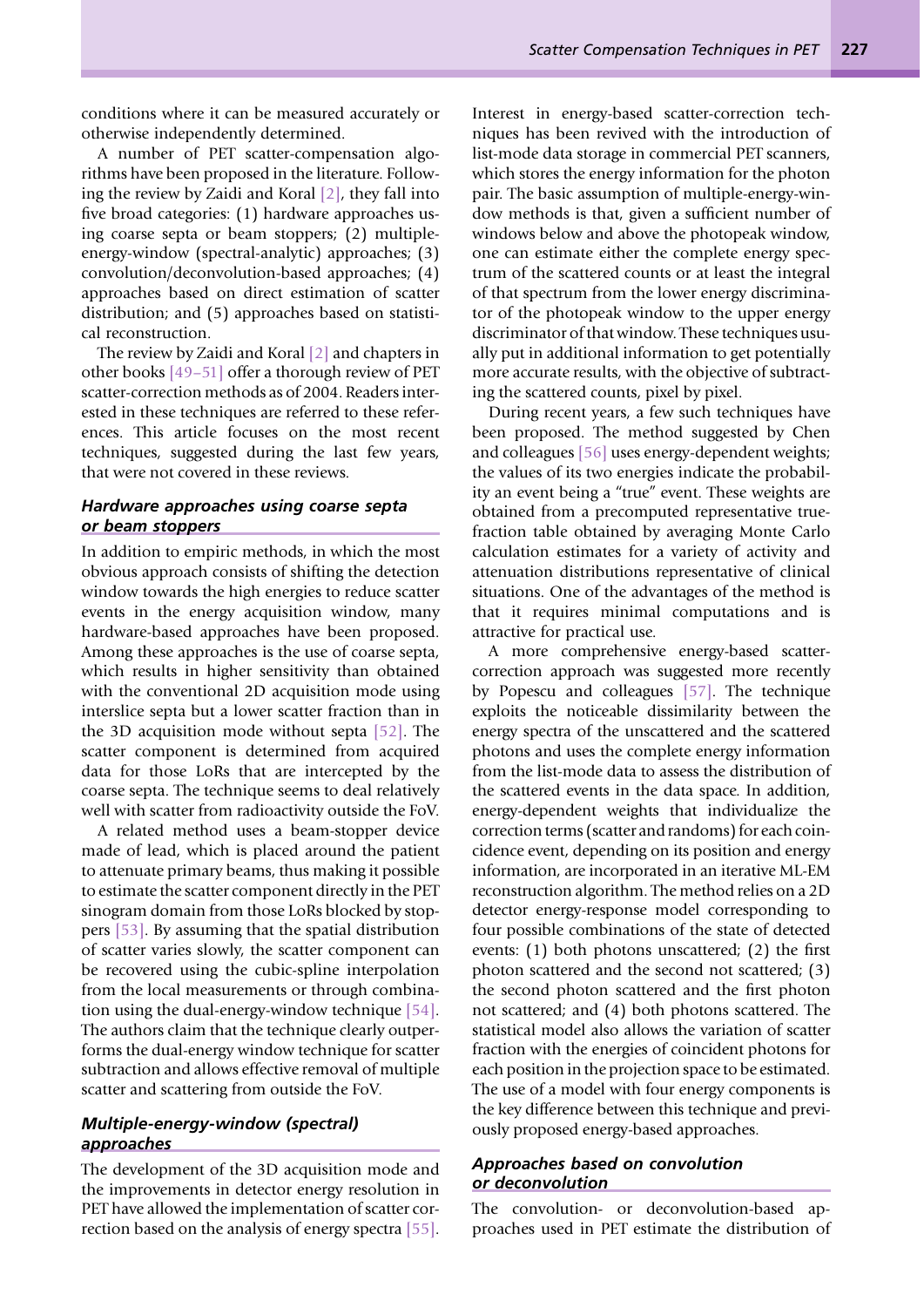scatter from the coincidence data collected in the standard energy acquisition window. These approaches are older and, especially in their simplest forms, are used less frequently than newer, more promising methods; therefore a minimum amount of space is given to them here. As discussed earlier, a spatially variant convolution-subtraction scatter correction was developed for a Hamamatsu SHR-7700 animal PET scanner designed for studies of conscious monkeys [46]. The technique builds on the approach adopted by Bentourkia and Lecomte [45], but a dual-exponential scatter kernel that takes into account the Compton scatter both inside the object and in the gantry and detectors was adopted instead of using separate mono-exponential kernels. The innovation is that this technique was used for scatter correction of both PET emission and transmission data, allowing a more accurate estimate of attenuation coefficients in the transmission data. Correction of both data sets improved image contrast and quantitative accuracy, thus reducing the residual error to approximately 2% in water.

# Approaches based on direct calculation of scatter distribution

Approaches based on the direct calculation of scatter distribution assume that the distribution of scattered events can be estimated accurately from the information contained in either the emission data alone or in the combined emission and the transmission data. Although the approach has met with a high level of enthusiasm, the role and clinical feasibility of direct Monte Carlo–based scatter correction in PET still needs to be demonstrated [19,58–60]. To this end, combining the advantages of general-purpose Monte Carlo codes developed for high-energy physics applications to allow more accurate modeling of complex PET detector geometries and those of dedicated PET simulators for modeling voxel-based anthropomorphic computational models of the human anatomy might be beneficial [61].

Analytic model-based scatter-correction algorithms generally use both the PET emission and transmission scans and a mathematical model of the scanner incorporating the physics of Compton scattering in a forward calculation of the number of events for which one photon has undergone a Compton interaction. Techniques using this class of algorithms remain the most popular and the most widely used in clinical settings, because they were successfully implemented on software supplied by virtually all vendors  $[62-64]$ . Fig. 5 shows the working principle of a model-based simulation scatter-correction technique proposed originally by Watson [62]. The magnitude and spatial

distribution of Compton scatter is determined using preliminary PET emission and transmission images and the Klein-Nishina formulation (analytically or using Monte Carlo calculations). The calculation usually is simplified by assuming photons scatter only once; then multiple scatter is modeled using the single-scatter component. A grid of scatter points is applied to calculate scatter projections, which are subtracted from measured projections before reconstruction. The technique usually is performed iteratively. Various implementations of the single-scatter simulation technique have been reported in the literature [21,62–66]. The approach was improved further to scale the estimated scatter sinogram more appropriately to the measured data, allowing more reliable compensation of scatter from outside the FoV, and to address some issues specific to combined PET/CT scanners (eg, the problem of CT image truncation) [67].

Interest in scatter correction for PET scanners using time-of-flight (ToF) information  $[68]$  was revived with the renewed interest in this old technology, which now can be exploited to its full potential because of the availability of faster scintillation crystals. The rational is that scatter-compensation techniques developed for conventional PET may not be adequate for ToF-PET, particularly those model-based techniques that simulate scatter contributions. The correction algorithm must take into account the time offsets of detected scattered photon pairs, because the variation of scatter contribution may depend on time offset in a different way than do unscattered coincidences. To this end, the single-scatter simulation technique was extended to support the reconstruction of list-mode PET data with ToF information to consider the case in which Compton scatter is discriminated according to its differential ToF [69] and to predict the variation of scatter as a function of ToF [70]. The approach by Werner and colleagues [70] was designed for incorporation into list-mode ToF reconstruction. The algorithm computes high-resolution scatter time distributions at 585-picosecond timing resolution (because important structure is visible in the time distributions at this timing resolution) and uses an alternative tail-fit–based scaling technique. Preliminary results seem to suggest that a ToF-dependent scatter-correction technique is essential to achieve the fast convergence expected from ToF reconstruction while preserving or improving quantitative accuracy. Watson [69] characterized discrepancies between ToF-dependent and non–ToF-dependent scatter components and reported good agreement between calculated and measured ToF-dependent scatter using phantom and clinical studies. The computational burden of this technique, however, is significantly higher (by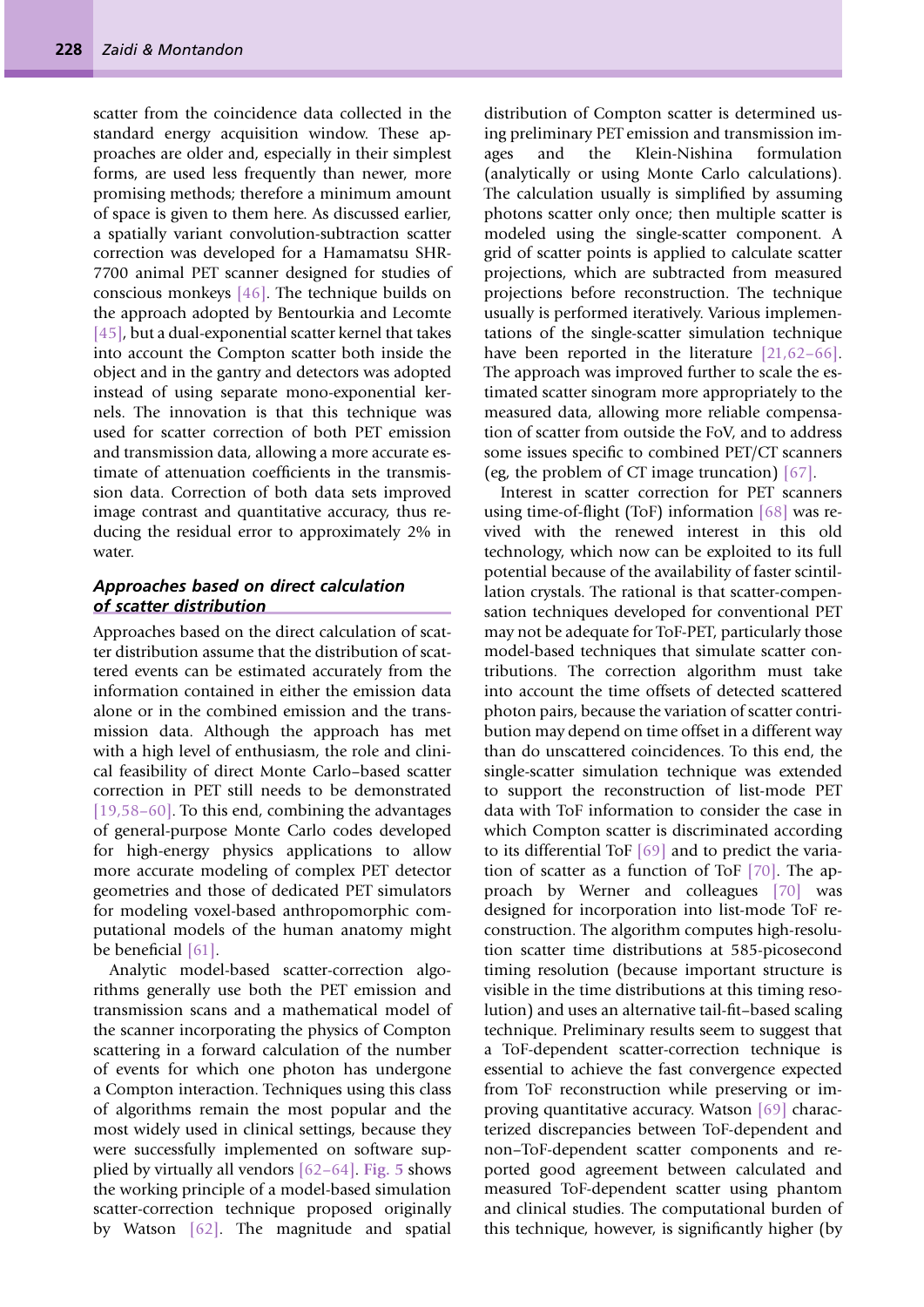

Fig. 5. Principle of model-based scatter-correction techniques. The magnitude and spatial distribution of Compton scatter is determined using preliminary PET emission and transmission images and the Klein-Nishina equation (analytically or using Monte Carlo calculations). Calculations usually are simplified by assuming photons scatter only once and then modeling multiple scatters using the single-scatter component. A grid of scatter points is applied to calculate scatter projections, which are subtracted from measured projections before reconstruction. The technique usually is performed iteratively.

a factor of five) than the initial non-ToF implementation of the algorithm.

### Iterative reconstruction-based scatter-correction approaches

The scatter component can be either precomputed (using one of the techniques described previously) and used during iterative reconstruction or can be generated as well as used during iterative reconstruction [71]. In the former approach the estimated scatter component is included with a forward projection in the statistical model instead of being explicitly subtracted from the measured projection data. That is, the goal of a given iteration becomes finding the object that, when it is forward projected and the scatter estimate is added, best fits the measured projection data, with "fit" quantified by the log-likelihood of the Poisson statistical model. In that model, the variance equals the mean, and the mean includes both the unscattered and scattered contributions [2].

The normal approach for implementation of a scatter model is to incorporate the scatter estimation directly in the transition matrix  $(a_{ij})$  of the ML-EM algorithm, in which case it becomes

considerably larger than when only attenuation and geometric factors are included. One class of correction methods uses Monte Carlo simulations to compute the complete transition matrix that represents the mapping from the activity distribution onto the projections [14–19], including scatter events. Compression schemes are being developed to alleviate memory constraints and to make numeric implementation on current state-of-the-art computing platforms feasible [37]. In most cases, the scatter estimate is added or subtracted as a constant term or is recalculated in the projector at each iteration and is not considered in the backprojector:

$$
f_j^{new} = \frac{f_j^{old}}{\sum_l a_{lj}} \sum_i a_{ij} \frac{p_i}{\sum_k a_{ik} f_k^{old} + \hat{s}}
$$

where  $p_i$  is the discrete set of projection pixel values,  $f_j^{new}$  and  $f_j^{old}$  refer to the current and previous estimates of the reconstructed object respectively, and  $(\hat{s})$  is the scatter estimated on all projections.

#### Comparison of methods

The assessment and validation of scatter-correction algorithms is inherently difficult and sometimes is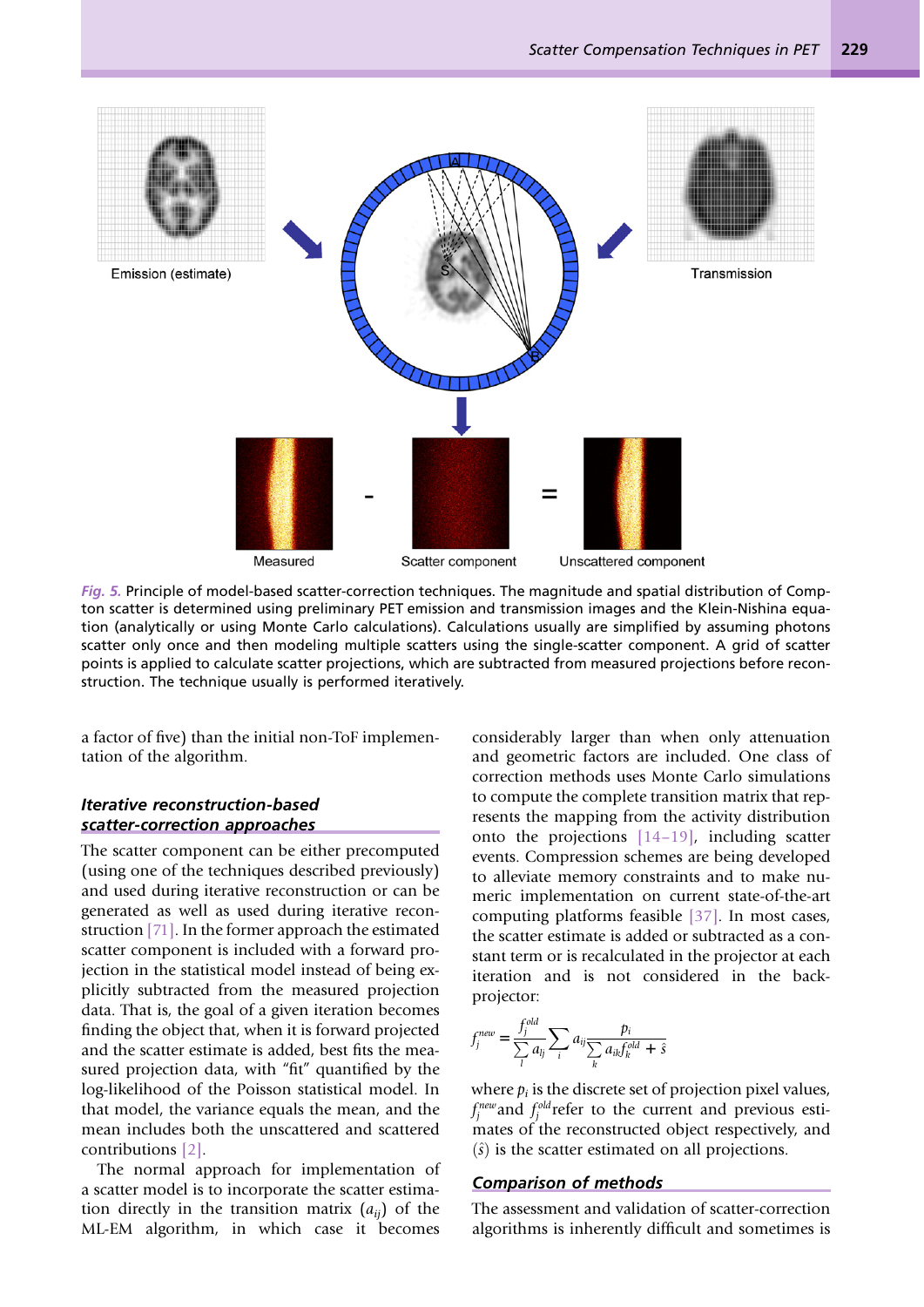unconvincing. There is a clear need for guidelines to evaluate correction techniques and other imageprocessing issues in PET. Most of the algorithms developed so far have been evaluated using either simulated or experimentally measured phantom studies, in addition to subjective visual interpretation of clinical studies followed by ranking performed by experienced physicians. This assessment has been extended to objective assessment of image quality using receiver operating characteristics analysis based on human or numeric observers [72], evaluation of the impact on the estimation of tracer kinetic parameters [27,28], and voxel-based statistical analysis in brain PET studies [73]. In the last instance, the impact of model-based scatter correction on the spatial distribution of 18F-labeled fluorodeoxyglucose (18F- [FDG]) in reconstructed brain PET images of healthy subjects was assessed using statistical parametric mapping analysis. It has been shown that significant differences in 18F-[FDG] distribution arise when images are reconstructed with and without explicit scatter correction for some cerebral areas. Fig. 6 illustrates areas with significant changes in brain metabolism obtained by comparing distributions with and without explicit scatter correction, normalized using the same  $^{18}$ F-[FDG] template. The knowledge gained might help readers accustomed to interpreting non–scatter-corrected

images achieve adequate interpretation of 18F- [FDG] 3D brain PET images after scatter correction is applied.

In a clinical environment, the evaluation of scatter correction is hampered further by the multiplicity of medical purposes for which the corrections may be studied. There is no single figure of merit that summarizes algorithm performance, because performance ultimately depends on the diagnostic task being performed. Well-established figures of merit known to have a large influence on many types of task performance are generally used to assess image quality. Generally it is difficult to establish the superiority of one method over another. The impact of scatter correction on estimates of tracer kinetic parameters has been assessed in a few studies using brain FDG-PET data [27,28]. Further investigation using different tracers for various applications are necessary to characterize fully the effect of scatter correction on the estimation of tracer kinetic parameters.

A limited number of studies reported the comparative evaluation of different scatter-correction strategies in PET [28,59,60,74,75]. Most of the comparative evaluation studies concluded that virtually all correction methods improved the image contrast considerably compared with no correction but did so at the expense of a decrease in signal-to-noise ratio when using subtraction-based



Fig. 6. Statistical parametric maps resulting from the comparison of images reconstructed using model-based scatter correction and those corrected for attenuation using an effective linear attenuation coefficient without explicit scatter correction normalized using the same  $^{18}F$ -[FDG] template showing (A) areas of significant regional decreases and (B) areas of significant regional increases in brain metabolism. (From Montandon M-L, Slosman DO, Zaidi H. Assessment of the impact of model-based scatter correction on 18F-[FDG] 3D brain PET in healthy subjects using statistical parametric mapping. Neuroimage 2003;20:1855; with permission.)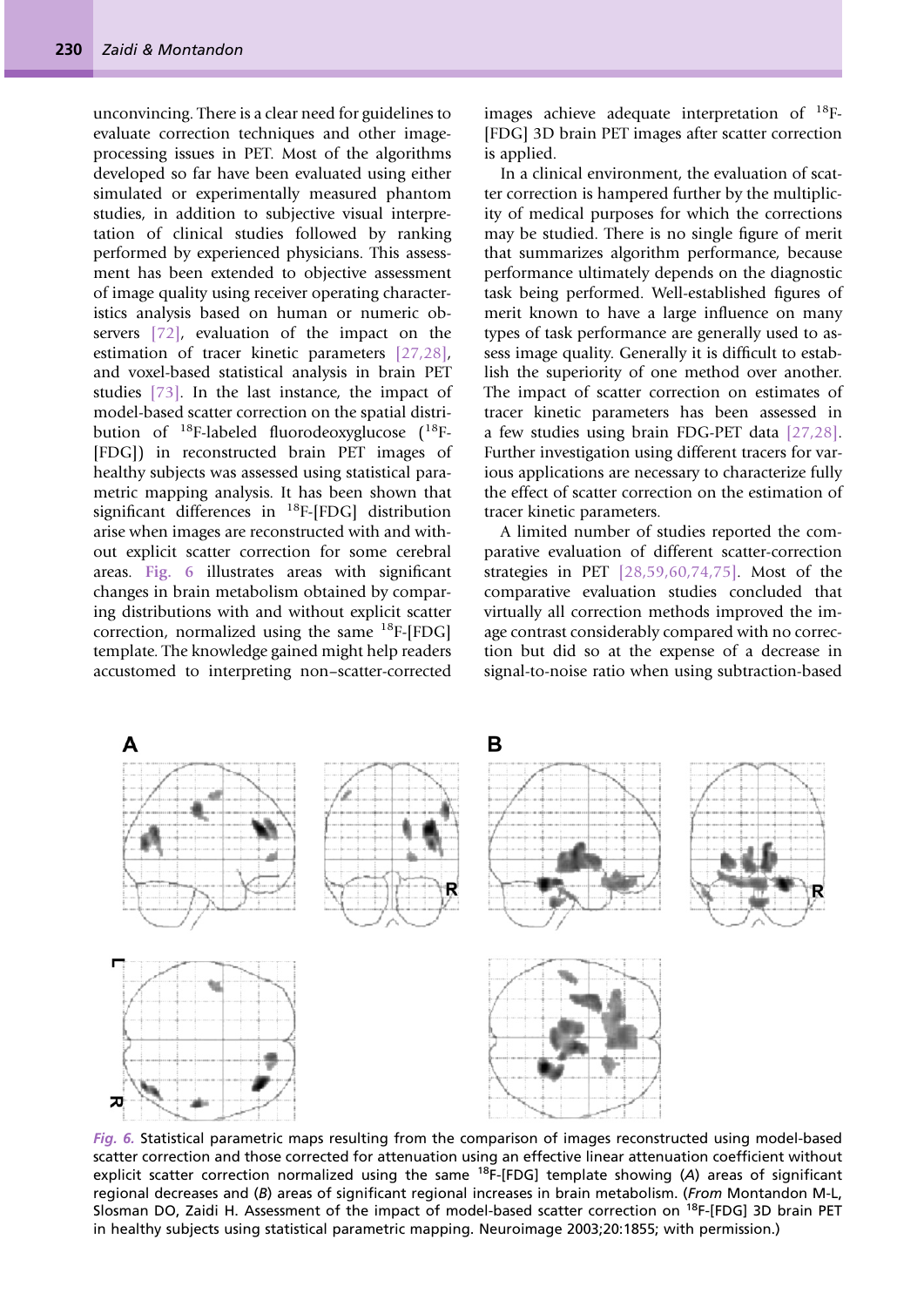scatter-correction techniques. More importantly, some reports seem to suggest that the differences in the estimated scatter distributions did not have a significant impact on the final quantitative results. Thus, it can be argued that the important thing at present is to use some form of correction; future studies probably will ascertain the best method for a particular application.

#### Scatter correction in transmission imaging

An issue that deserves special attention but has not been addressed sufficiently in the literature is the necessity for accurate modeling and correction of scatter in radionuclide transmission scanning, where the determined attenuation map generally is used for both attenuation and scatter-correction purposes, especially when using simultaneous emission/transmission scanning on standalone PET systems [76]. Some studies have reported the use of model-based approaches for scatter estimation in transmission imaging [77,78]. With the introduction and successful clinical implementation of dual-modality PET/CT systems, comparable approaches for scatter correction in x-ray CT imaging should be targeted for further research to allow the derivation of an appropriately scaled patientspecific attenuation map for correcting the PET emission data. This effect is more pronounced in the next generation of CT scanners with flat-panel, detector-based cone-beam configurations, which are much less immune to scatter than fan-beam CT scanners. In the past, in the context of using CT for quantitative measurements, different groups have addressed this problem by using experimental studies, mathematical modeling, and Monte Carlo simulations for both fan- [79–82] and cone-beam [83–88] (including flat- panel [89–95]) geometries. Pure Monte Carlo simulations and hybrid calculations (combining deterministic calculations and Monte Carlo simulations) will play a pivotal role in assisting these developments [96–98], because they also will help in the characterization of scatter resulting from the presence of additional material in future simultaneous PET/MR systems (eg, using field-cycled MRI technology [99]).

#### **Summary**

It is gratifying to see the progress that scatter compensation has made in the last decade, from simple but practical energy-based approaches, through model-based strategies, and, more recently, iterative reconstruction-based approaches to scatter correction. Recent advances have been enormous, especially in improved accuracy, precision, and computational speed, in conjunction with

decreased calibration data. The need for scatter correction in PET is well accepted in research environments, where there is a greater emphasis on accurate quantitative measurements. Implementation of validated techniques in commercial software packages supplied by vendors would be useful to attract the interest of the clinical community. This greater interest, in turn, would lead to increased refinement of scatter-correction techniques. It is expected that, with the availability of greater computing power and more sophisticated tools through open-source software, more complex and ambitious computer-intensive scatter-modeling and -correction algorithms will become clinically feasible.

#### References

- [1] Zaidi H. Relevance of accurate Monte Carlo modeling in nuclear medical imaging. Med Phys 1999;26:574–608.
- [2] Zaidi H, Koral KF. Scatter modelling and compensation in emission tomography. Eur J Nucl Med Mol Imaging 2004;31:761–82.
- [3] Links JM. Scattered photons as "good counts gone bad'': are they reformable or should they be permanently removed from society? J Nucl Med 1995;36:130–2.
- [4] Msaki P, Bentourkia M, Lecomte R. Scatter degradation and correction models for high-resolution PET. J Nucl Med 1996;37:2047–9.
- [5] Buvat I, Benali H, Todd-Pokropek A, et al. Scatter correction in scintigraphy: the state of the art. Eur J Nucl Med 1994;21:675–94.
- [6] Carlsson GA, Carlsson CA, Berggren KF, et al. Calculation of scattering cross sections for increased accuracy in diagnostic radiology. I. Energy broadening of Compton-scattered photons. Med Phys 1982;9:868–79.
- [7] Chelikani S, Gore J, Zubal G. Optimizing Compton camera geometries. Phys Med Biol 2004;49: 1387–408.
- [8] Bailey DL. Data acquisition and performance characterization in PET. In: Valk PE, Bailey DL, Townsend DW, et al, editors. Positron emission tomography: basic science and clinical practice. 1st edition. London: Springer; 2003. p. 69–90.
- [9] Jaszczak RJ, Greer KL, Floyd CE, et al. Improved SPECT quantification using compensation for scattered photons. J Nucl Med 1984;25:893–900.
- [10] Blokland KJ, de Vos tot Nederveen Cappel WH, van Eck-Smit BL, et al. Scatter correction on its own increases image contrast in Tl-201 myocardium perfusion scintigraphy, but does it also improve diagnostic accuracy? Ann Nucl Med 2003; 17:725–31.
- [11] Pan TS, King MA, Luo DS, et al. Estimation of attenuation maps from scatter and photopeak window single photon-emission computed tomographic images of technetium 99m-labeled sestamibi. J Nucl Cardiol 1997;4:42–51.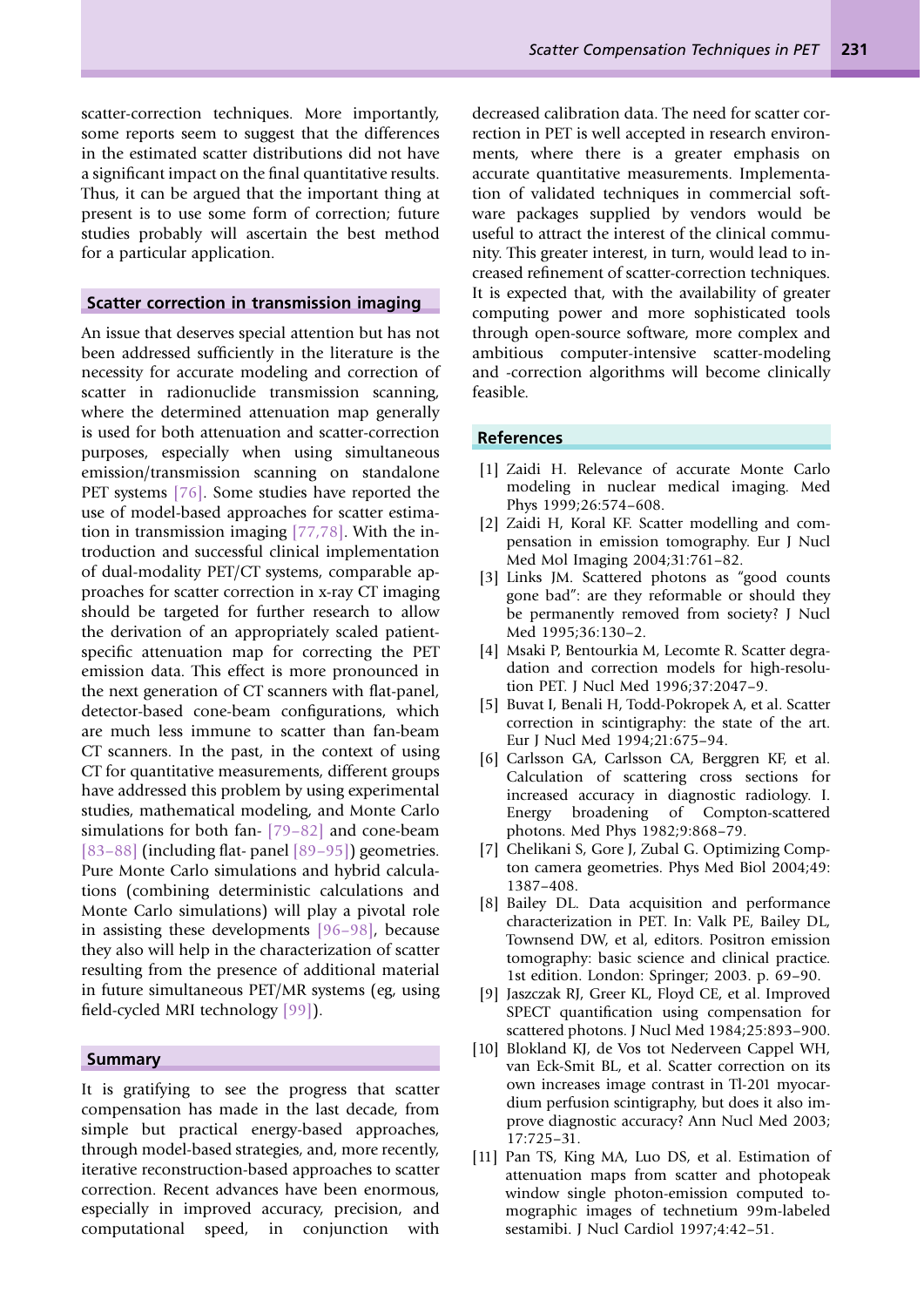- [12] Truong T, Nguyen M, Zaidi H. The mathematical foundations of Compton scatter emission imaging. Int J Biomed Imaging 2007;1–11 (Article ID 92780, doi:10.1155/2007/92780).
- [13] Nguyen M, Truong T, Delarbre J, et al. Novel approach to stationary transmission scanning using Compton scattered radiation. Phys Med Biol 2007;52:4615–32.
- [14] Floyd CE, Jaszczak RJ, Greer KL, et al. Inverse Monte Carlo as a unified reconstruction algorithm for ECT. J Nucl Med 1986;27:1577–85.
- [15] Beekman FJ, de Jong HW, van Geloven S. Efficient fully 3-D iterative SPECT reconstruction with Monte Carlo-based scatter compensation. IEEE Trans Med Imaging 2002;21:867–77.
- [16] Rafecas M, Mosler B, Dietz M, et al. Use of a Monte Carlo-based probability matrix for 3-D iterative reconstruction of MADPET-II data. IEEE Trans Nucl Sci 2004;51:2597–605.
- [17] Cot A, Falcon C, Crespo C, et al. Absolute quantification in dopaminergic neurotransmission SPECT using a Monte Carlo-based scatter correction and fully 3-dimensional reconstruction. J Nucl Med 2005;46:1497–504.
- [18] Lazaro D, El Bitar Z, Breton V, et al. Fully 3D Monte Carlo reconstruction in SPECT: a feasibility study. Phys Med Biol 2005;50:3739–54.
- [19] Rehfeld N, Alber M. The influence of noise in full Monte Carlo ML-EM and dual matrix reconstructions in positron emission tomography. Med Phys 2006;33:3498–507.
- [20] Daube-Witherspoon ME, Carson RE, Yan YC, et al. Scatter correction in maximum-likelihood reconstruction of PET data. Conference Record of IEEE Nuclear Science Symposium and Medical Imaging Conference 1992;2:945–7.
- [21] Werling A, Bublitz O, Doll J, et al. Fast implementation of the single scatter simulation algorithm and its use in iterative image reconstruction of PET data. Phys Med Biol 2002;47:2947–60.
- [22] Tamal M, Reader AJ, Markiewicz PJ, et al. Noise properties of four strategies for incorporation of scatter and attenuation information in PET reconstruction using the EM-ML algorithm. IEEE Trans Nucl Sci 2006;53:2778–86.
- [23] Ponisch F, Enghardt W, Lauckner K. Attenuation and scatter correction for in-beam positron emission tomography monitoring of tumour irradiations with heavy ions. Phys Med Biol 2003;48: 2419–36.
- [24] Schoder H, Erdi YE, Larson SM, et al. PET/CT: a new imaging technology in nuclear medicine. Eur J Nucl Med Mol Imaging 2003;30: 1419–37.
- [25] Adam LE, Karp JS, Brix G. Investigation of scattered radiation in 3D whole-body positron emission tomography using Monte Carlo simulations. Phys Med Biol 1999;44:2879–95.
- [26] Barney JS, Harrop R, Atkins MS. Addition of noise by scatter correction methods in PVI. IEEE Trans Nucl Sci 1994;41:1551–5.
- [27] Cherry S, Huang SC. Effects of scatter on model parameter estimates in 3D PET studies of the human brain. IEEE Trans Nucl Sci 1995;42:1174–9.
- [28] Townsend D, Price J, Mintun M, et al. Scatter correction for brain receptor quantitation in 3D PET. In: Myers R, Cunningham V, Bailey DL, et al, editors. Quantification of brain function using PET. San Diego (CA): Academic Press; 1996. p. 76–81.
- [29] Klein O, Nishina Y. Über die Streuung von Strahlung durch freie Elektronen nach der neuen relativistischen Quantendynamik von Dirac Z. Z Phys 1929;52:853–68.
- [30] Barney JS, Rogers JG, Harrop R, et al. Object shape dependent scatter simulations for PET. IEEE Trans Nucl Sci 1991;38:719–25.
- [31] Zaidi H, Herrmann Scheurer A, Morel C. An object-oriented Monte Carlo simulator for 3D positron tomographs. Comput Meth Prog Biomed 1999;58:133–45.
- [32] Chen CH, Muzic RF Jr, Nelson AD, et al. A nonlinear spatially variant object-dependent system model for prediction of partial volume effects and scatter in PET. IEEE Trans Med Imaging 1998;17:214–27.
- [33] Lewellen TK, Harrison RL, Kohlmyer SG. Effect of lower energy threshold on single and multiple scatter distributions in positron volume imaging. IEEE Trans Nucl Sci 1999;46:1129–35.
- [34] Laymon CM, Harrison RL, Kohlmyer SG, et al. Characterization of single and multiple scatter from matter and activity distributions outside the FOV in 3-D PET. IEEE Trans Nucl Sci 2004; 51:10–5.
- [35] Markiewicz PJ, Tamal M, Julyan PJ, et al. High accuracy multiple scatter modelling for 3D whole body PET. Phys Med Biol 2007;52:829–47.
- [36] Manavaki R, Reader AJ, Keller C, et al. Scatter modeling for 3-D PET list-mode EM reconstruction. IEEE Nuclear Science Symposium Conference Record 2002;3:1863–8.
- [37] Rehfeld N, Alber M. A parallelizable compression scheme for Monte Carlo scatter system matrices in PET image reconstruction. Phys Med Biol 2007;52:3421–37.
- [38] Weber S, Bauer A. Small animal PET: aspects of performance assessment. Eur J Nucl Med Mol Imaging 2004;31:1545–55.
- [39] Yang Y, Cherry SR. Observations regarding scatter fraction and NEC measurements for small animal PET. IEEE Trans Nucl Sci 2006;53:127–32.
- [40] Ziegler SI, Kuebler WK. Monte Carlo simulation of the scatter component in small animal positron volume-imaging devices. Z Med Phys 1993;3:83–7.
- [41] Rafecas M, Boning G, Pichler BJ, et al. A Monte Carlo study of high-resolution PET with granulated dual-layer detectors. IEEE Trans Nucl Sci 2001;48:1490–5.
- [42] Fulterer A, Schneider S, Gundlich B, et al. Scatter analysis of the ClearPET™ neuro using Monte Carlo simulations. Advances in Medical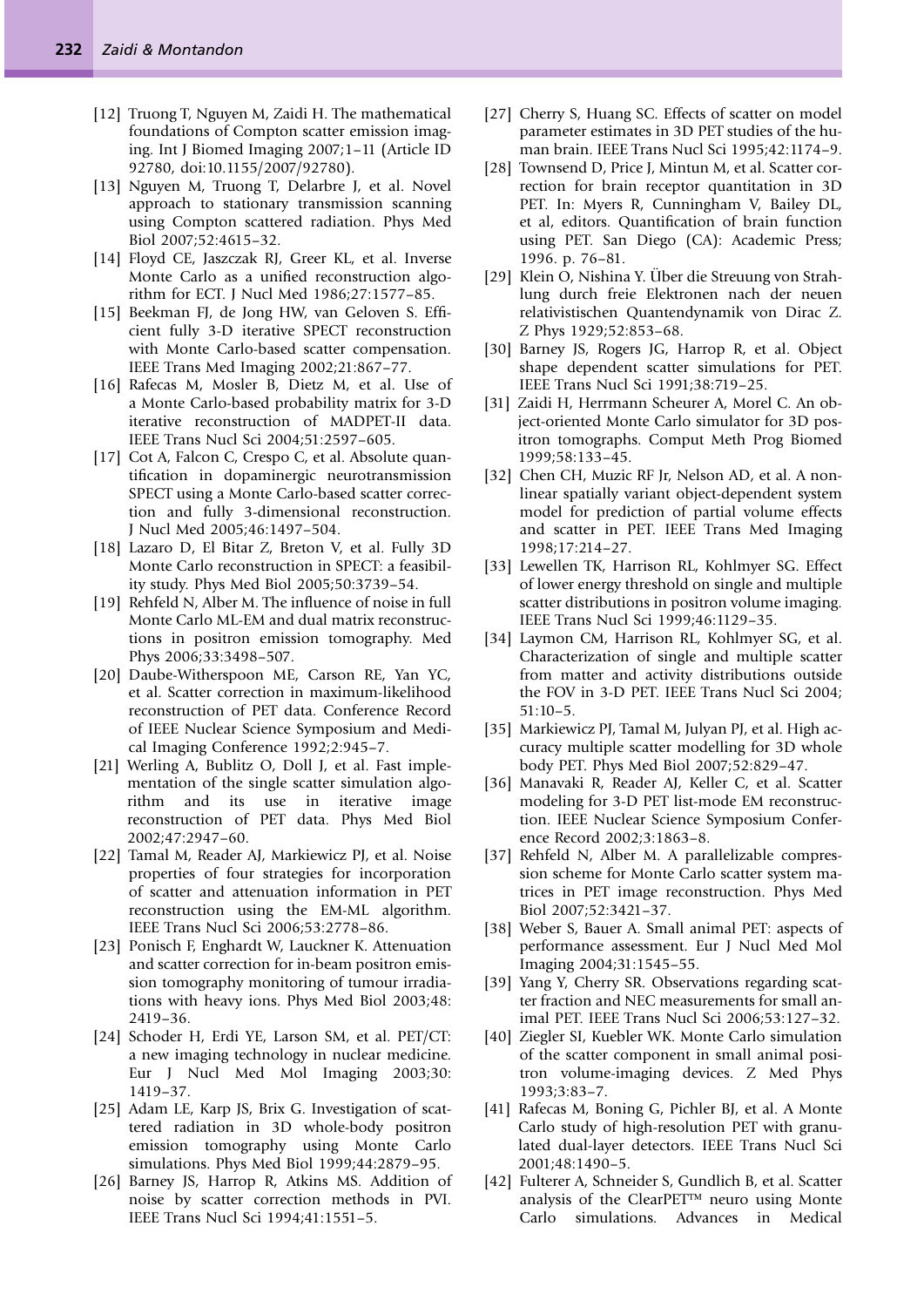Engineering. Heidelberg (Germany): Springer Berlin Heidelberg; 2007. p. 109–14.

- [43] Bentourkia M, Msaki P, Cadorette J, et al. Assessment of scatter components in high-resolution PET: correction by nonstationary convolution subtraction. J Nucl Med 1995;36:121–30.
- [44] Bentourkia M, Laribi M, Lakinsky E, et al. Scatter restoration in PET imaging. IEEE Nuclear Science Symposium Conference Record 1992;2:1075–9.
- [45] Bentourkia M, Lecomte R. Energy dependence of nonstationary scatter subtraction-restoration in high resolution PET. IEEE Trans Med Imaging 1999;18:66–73.
- [46] Lubberink M, Kosugi T, Schneider H, et al. Nonstationary convolution subtraction scatter correction with a dual-exponential scatter kernel for the Hamamatsu SHR-7700 animal PET scanner. Phys Med Biol 2004;49:833–42.
- [47] Laforest R, Longford D, Siegel S, et al. Performance evaluation of the microPET®—FOCUS-F120. IEEE Trans Nucl Sci 2007;54:42–9.
- [48] Qi J, Huesman RH. Scatter correction for positron emission mammography. Phys Med Biol 2002;47:2759–71.
- [49] Bailey DL. Quantitative procedures in 3D PET. In: Bendriem B, Townsend DW, editors. The theory and practice of 3D PET. The Netherlands: Kluwer Academic Publishers; 1998. p. 55–109.
- [50] Meikle SR, Badawi RD. Quantitative techniques in positron emission tomography. In: Valk PE, Bailey DL, Townsend DW, et al, editors. Positron emission tomography: basic science and clinical practice. London: Springer; 2003. p. 115–46.
- [51] Zaidi H, Koral KF. Scatter correction strategies in emission tomography. In: Zaidi H, editor. Quantitative analysis of nuclear medicine images. New York: Springer; 2006. p. 205–35.
- [52] Hasegawa T, Tanaka E, Yamashita T, et al. A Monte Carlo simulation study on coarse septa for scatter correction in 3-D PET. IEEE Trans Nucl Sci 2002;49:2133–8.
- [53] Chuang K-S, Wu J, Jan M-L, et al. Novel scatter correction for three-dimensional positron emission tomography by use of a beam stopper device. Nucl Instr Meth A 2005;551:540–52.
- [54] Wu J, Chuang K-S, Hsu C-H, et al. Scatter correction for 3D PET using beam stoppers combined with dual-energy window acquisition: a feasibility study. Phys Med Biol 2005;50:4593–607.
- [55] Adam LE, Karp JS, Freifelder R. Energy-based scatter correction for 3-D PET scanners using NaI(T1) detectors. IEEE Trans Med Imaging 2000;19:513–21.
- [56] Chen H-T, Kao C-M, Chen C-T. A fast, energydependent scatter reduction method for 3D PET imaging. IEEE Nuclear Science Symposium Conference Record 2003;4:2630–4.
- [57] Popescu LM, Lewitt RM, Matej S, et al. PET energy-based scatter estimation and image reconstruction with energy-dependent corrections. Phys Med Biol 2006;51:2919–37.
- [58] Levin CS, Dahlbom M, Hoffman EJ. A Monte Carlo correction for the effect of Compton scattering in 3-D PET brain imaging. IEEE Trans Nucl Sci 1995;42:1181–8.
- [59] Zaidi H. Comparative evaluation of scatter correction techniques in 3D positron emission tomography. Eur J Nucl Med 2000;27: 1813–26.
- [60] Holdsworth CH, Badawi RD, Santos P, et al. Evaluation of a Monte Carlo scatter correction in clinical 3D PET. Conference Record IEEE Nuclear Science Symposium 2003;4:2540–4.
- [61] Barret O, Carpenter TA, Clark JC, et al. Monte Carlo simulation and scatter correction of the GE Advance PET scanner with SimSET and Geant4. Phys Med Biol 2005;50:4823–30.
- [62] Watson CC. New, faster, image-based scatter correction for 3D PET. IEEE Trans Nucl Sci 2000;47: 1587–94.
- [63] Wollenweber SD. Parameterization of a modelbased 3-D PET scatter correction. IEEE Trans Nucl Sci 2002;49:722–7.
- [64] Accorsi R, Adam L-E, Werner ME, et al. Optimization of a fully 3D single scatter simulation algorithm for 3D PET. Phys Med Biol 2004;49: 2577–98.
- [65] Ollinger JM. Model-based scatter correction for fully 3D PET. Phys Med Biol 1996;41:153–76.
- [66] Tsoumpas C, Aguiar P, Ros D, et al. Scatter simulation including double scatter. Conference Record of the IEEE Nuclear Science Symposium 2005;3:5.
- [67] Watson CC, Casey ME, Michel C, et al. Advances in scatter correction for 3D PET/CT. Conference Record of the IEEE Nuclear Science Symposium 2004;5:3008–12.
- [68] Bendriem B, Soussaline F, Campagnolo R, et al. A technique for the correction of scattered radiation in a PET system using time-of-flight information. J Comput Assist Tomogr 1986;10: 287–95.
- [69] Watson CC. Extension of single scatter simulation to scatter correction of time-of-flight PET. Conference Record of the IEEE Nuclear Science Symposium 2005;5:2492–6.
- [70] Werner ME, Surti S, Karp JS, et al. Implementation and evaluation of a 3D PET single scatter simulation with TOF modeling. Conference Record of the IEEE Nuclear Science Symposium 2006;3:1768–73.
- [71] Hutton B, Nuyts J, Zaidi H. Iterative image reconstruction methods. In: Zaidi H, editor. Quantitative analysis in nuclear medicine imaging. New York: Springer; 2006. p. 107–40.
- [72] Sankaran S, Frey EC, Gilland KL, et al. Optimum compensation method and filter cutoff frequency in myocardial SPECT: a human observer study. J Nucl Med 2002;43:432–8.
- [73] Montandon M-L, Slosman DO, Zaidi H. Assessment of the impact of model-based scatter correction on 18F-[FDG] 3D brain PET in healthy